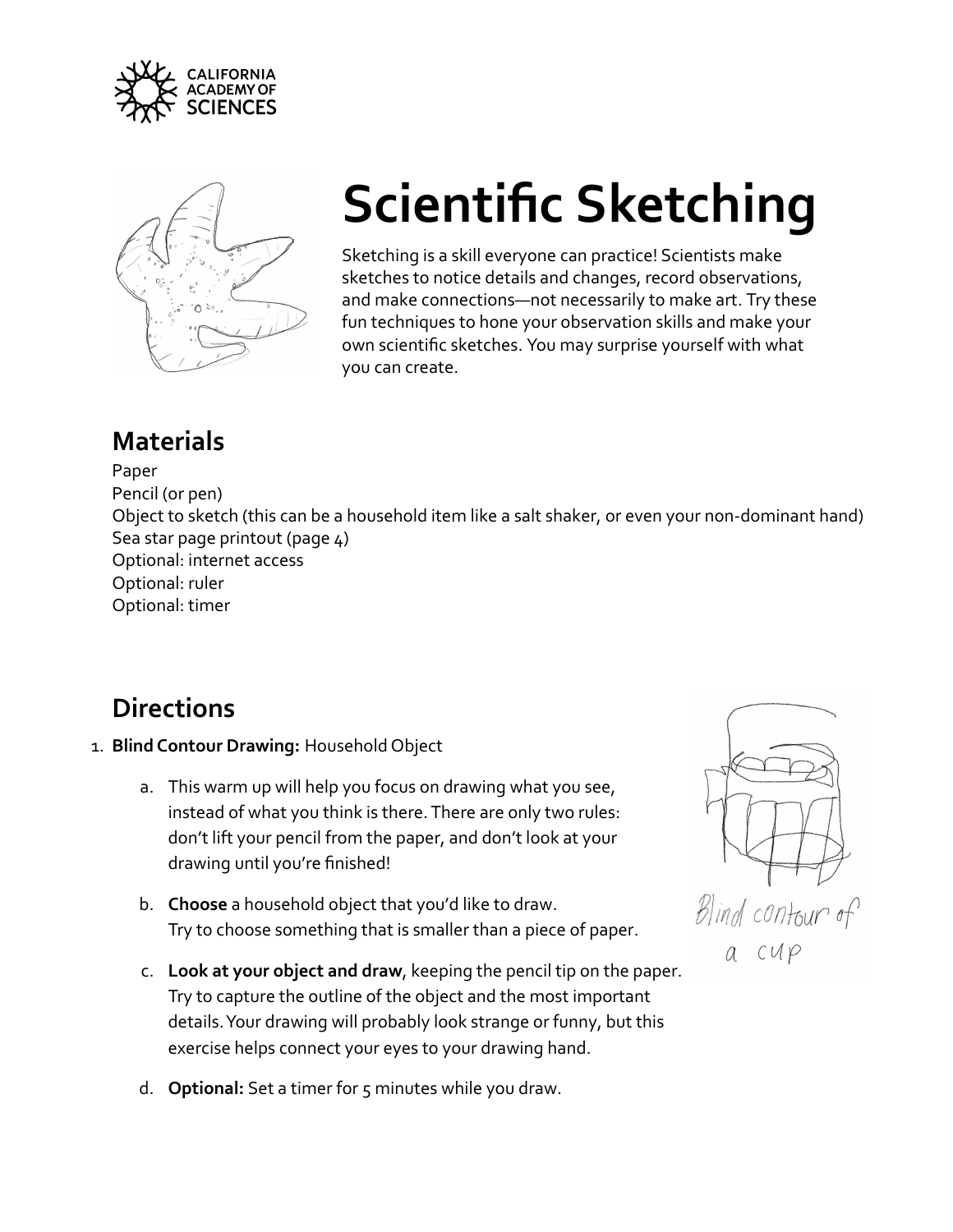

- 2. **Shape Drawing:** Tide Pool Creature
	- a. **With an adult's permission to go online, choose** one of these 3D models of tide pool creatures, and find an angle that you like: [Ochre Star](https://sketchfab.com/3d-models/pisaster-ochraceus-casiz-133794-9fe28d17d75641718109ce46a74f4540), [sea snail](https://sketchfab.com/3d-models/neptunea-amianta-casiz-62012-98a6fb65648148398a320d228bc8e04b), [Pink Abalone,](https://sketchfab.com/3d-models/haliotis-corrugata-casiz-173160-078ec99c0b984b95aa9147d230ee0f3e) [Gaper clam,](https://sketchfab.com/3d-models/tresus-allomyax-casiz-93995-2a782272b8ba4b6d8485869c22d1b583) [Red sea](https://sketchfab.com/3d-models/strongylocentrotus-franciscanus-casiz-75602-158f38df2cc54ae9968a6fdcfbfa3184) [urchin](https://sketchfab.com/3d-models/strongylocentrotus-franciscanus-casiz-75602-158f38df2cc54ae9968a6fdcfbfa3184). (Or select another household object).
	- b. Before you start sketching, try to **blur** your vision a little, and identify some shapes in the object. For example, a triangle at the tip of a sea star's arm, or an oval for a swirl of a shell.
	- c. **Sketch** your object using the simple shapes you see. You can look at your paper, but remember to look at your object before adding to your drawing.





- 3. **Observing Variation:** Sea star printout
	- a. **Print** out page 4. Challenge a friend or family member to join you for this activity.
	- b. **Secretly choose** one specimen. All the images are of the same species, the Ochre Star, but individuals might look a little different. This could be because of their genes, or their environment. For example, an orange sea star might pass on its orange color to its offspring. Or, a sea star that has access to more food might grow bigger.
	- c. **Sketch** your specimen. Try starting with simple shapes, then adding in details. Can you show the texture? Is there something unique about your specimen?
	- d. **Challenge:** When you are satisfied with your sketch, trade papers with a friend or family member, and see if you can identify their chosen specimen.
	- e. **How did it go?** What changes could you make to your sketch to make identifying your specimen easier?
	- f. **Optional:** Make any changes to your sketch and try the challenge again.
- 4. **Extension:** Your choice
	- a. Now that you have some practice, choose another 3D model to sketch, or bring your sketching materials to a tide pool or a place with living things (plants or animals or mushrooms) near where you live.
	- b. **Choose** a specimen to sketch using the techniques you've practiced. Start with shapes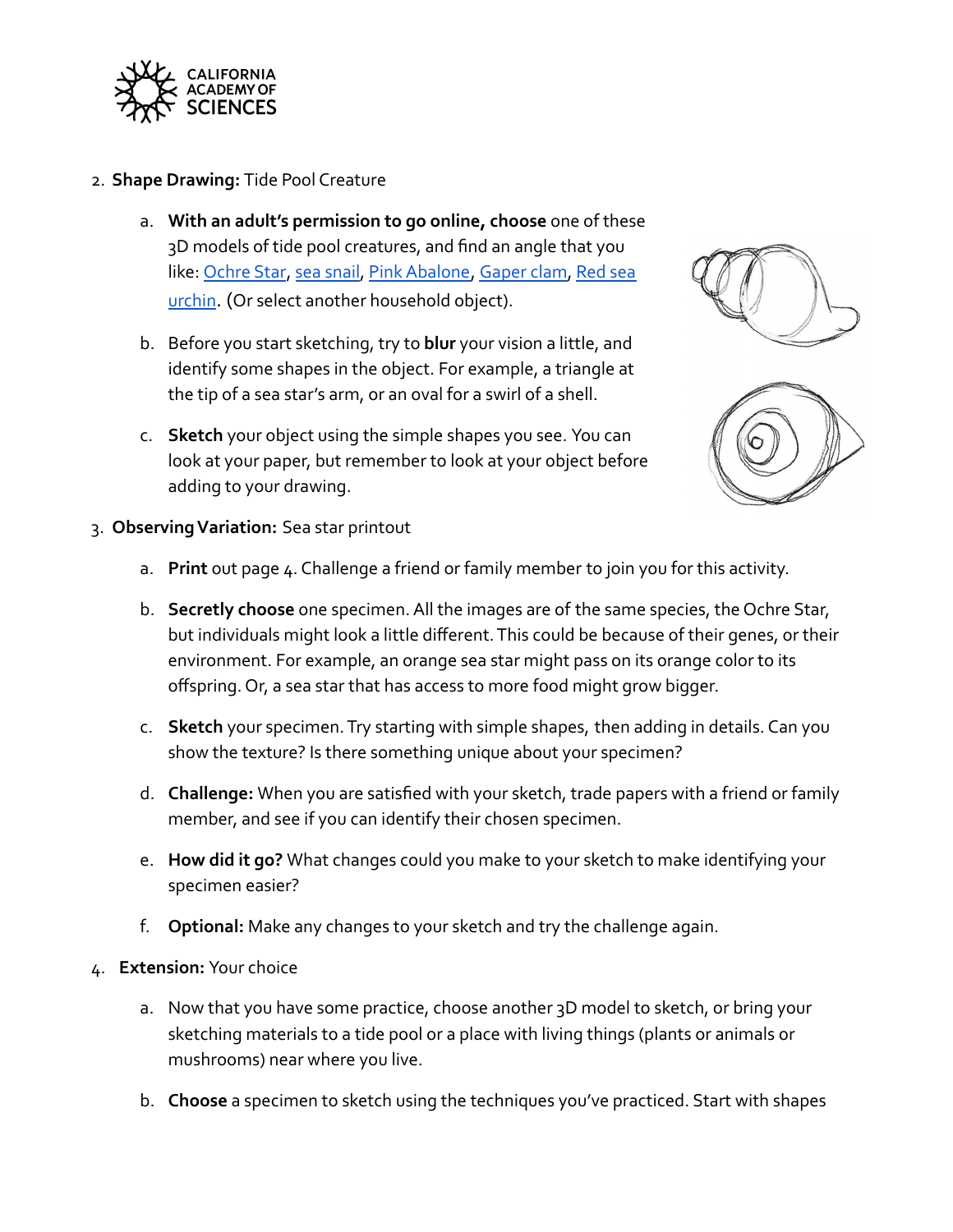

and outlines, then fill in details. If you'd like, sketch a close-up of your favorite detail on your specimen, like a flower on a plant, or a pattern on a shell.

- c. **Label** the details you notice. Which features could help you identify this specimen?
- d. **Measure** your specimen with a ruler, or compare its size to your hand or your pencil. How big are its different features? For example, maybe the smallest swirl of a shell is the size of your eraser.
- e. **Title** your illustration, and be sure to add your signature.

Created a scientific illustration that you're proud of? Send us a photo of your creation at [scienceathome@calacademy.org](mailto:scienceathome@calacademy.org)